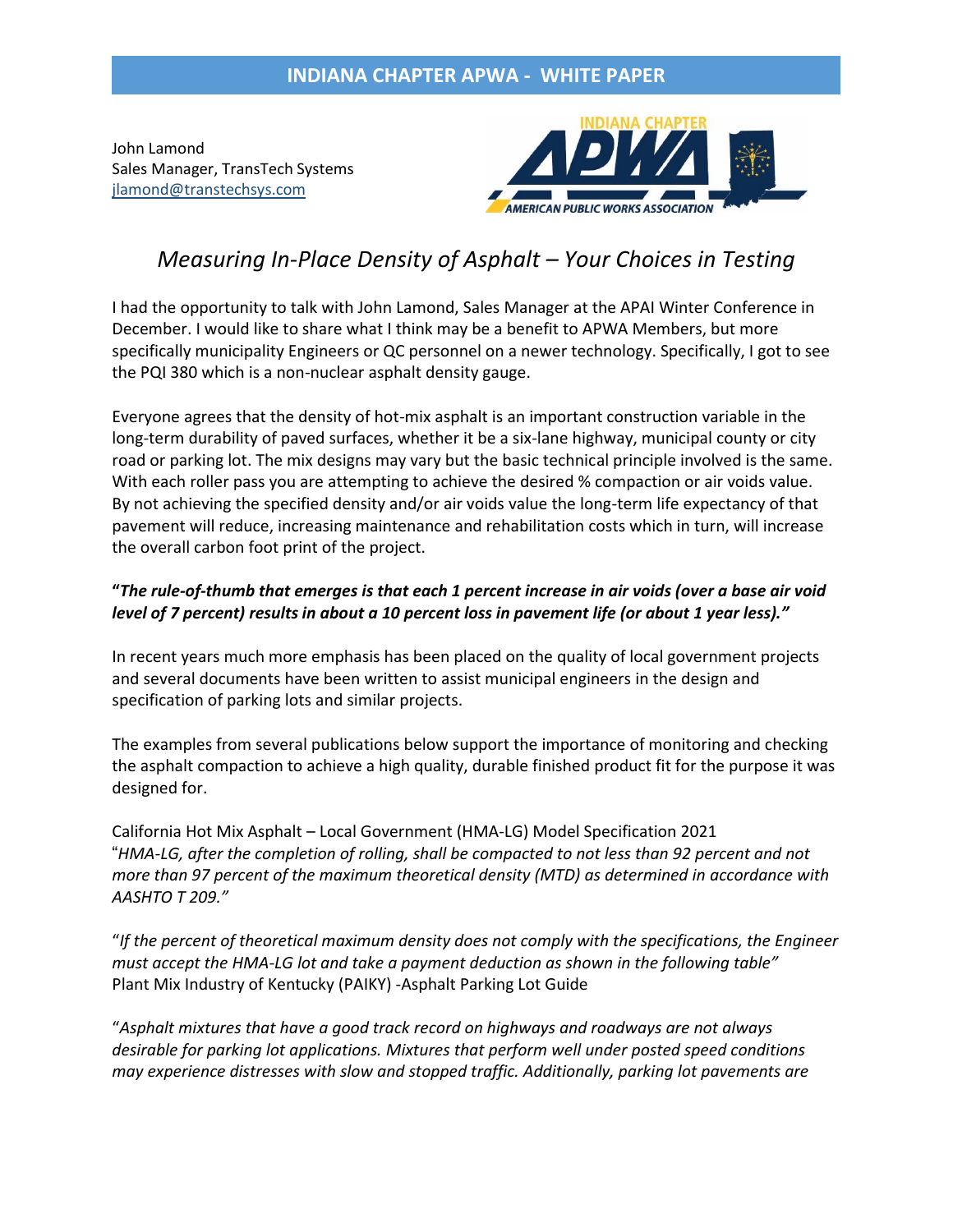## **INDIANA CHAPTER APWA - WHITE PAPER**

*more susceptible to brittleness caused by light and limited vehicle traffic and ongoing exposure to the elements.* 

*The following factors should be considered:* » Design air voids in the range of 3.5 to 4 percent – air *voids provide for long-term durability of the pavement"* 

Asphalt Pavement Alliance – Construction Checklist for Asphalt Parking Lots "*Compaction is the most critical part of pavement installation. Properly compacted asphalt mats provide many years of reliable service. Proper compaction of the mat will keep moisture out of the pavement and prevent future problems. The plans and specifications should specify how density is tested. The inspector needs to monitor the specified compaction density with a gauge to ensure that final target densities are achieved*."

The ability to have immediate and repeatable density data as the pavement is being laid is a crucial factor in giving the engineer the confidence that the relative compaction and specified air voids values are being achieved.

The density-reading device of choice needs to be a critical tool in the engineer's arsenal of instruments. How to get these final readings and reports, in real-time, can be just as critical for the contractor. Failing to achieve the desired density will result in reduction in pay or potential removal of the pavement. The instant checking of density behind the finish roller allows for re-rolling to achieve the acceptable density.

It is no secret, beginning in the early 1960's, the two options to assist contractors with this critical information was the nuclear density gauge, or drilling core samples, the latter of which is destructive to the paved surface. However, since the late 1990's, other non-nuclear, nondestructive options have become available. This newer non-destructive technology provides repeatable, quicker, and accurate readings, without the additional burdens of the 1960's technology.

The innovative non-destructive option offers other benefits – there are no nuclear sources, no densometer badges for their team, no licensing or reporting hassles, no transportation restrictions, non-destructive to their fresh asphalt mat, and faster readings without compromising the quality of the density readings.